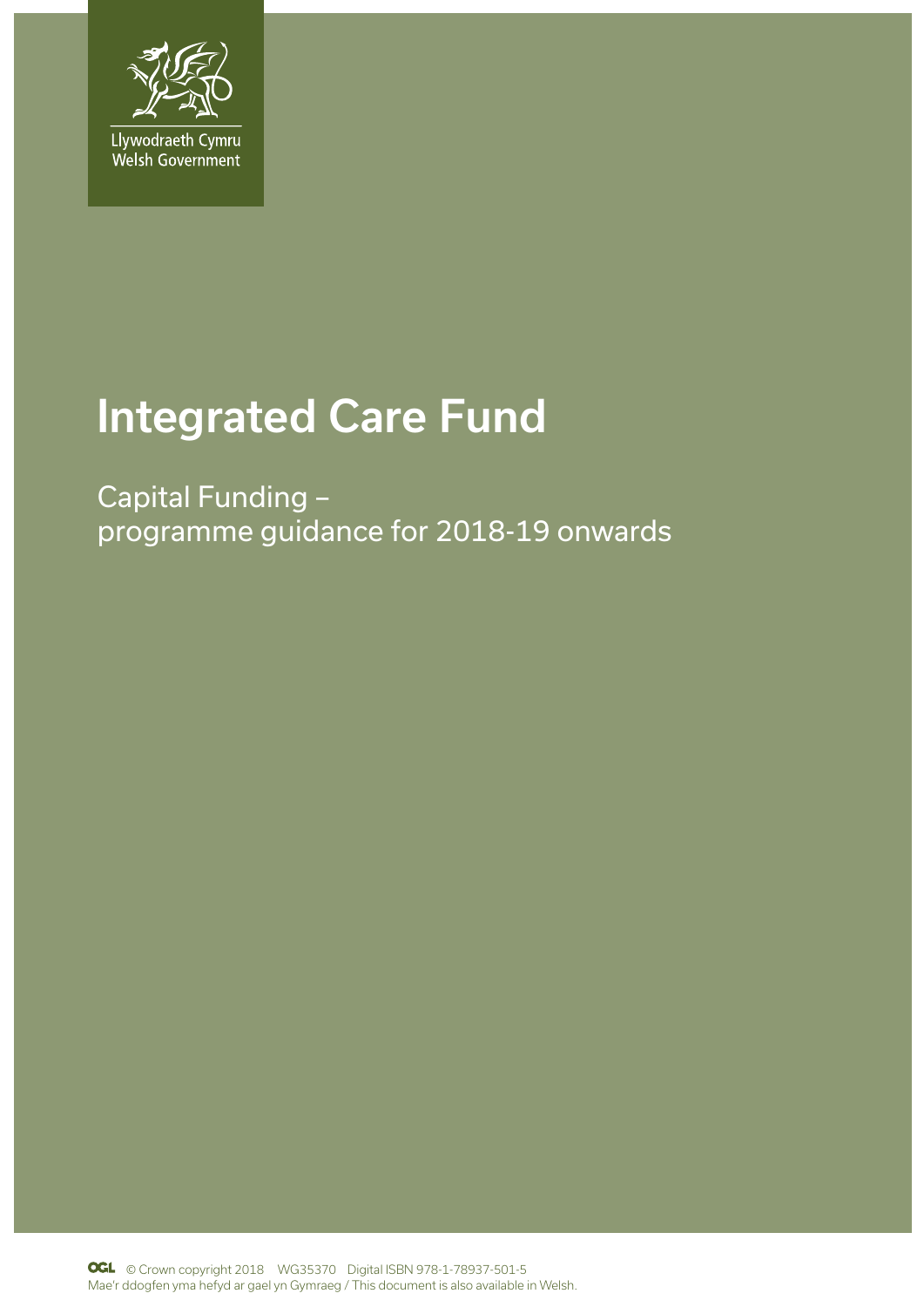# **Integrated Care Fund – Capital Funding - programme guidance for 2018-19 onwards**

**Contents list**

| <b>Introduction</b>                       | Page 2  |
|-------------------------------------------|---------|
|                                           |         |
| <b>Strategic Context</b>                  | Page 3  |
|                                           |         |
| <b>Objectives</b>                         | Page 4  |
|                                           |         |
| <b>Conditions</b>                         | Page 5  |
|                                           |         |
| <b>Main Capital Programme</b>             | Page 6  |
|                                           |         |
| <b>Discretionary Capital Fund</b>         | Page 8  |
| <b>Application process</b>                | Page 8  |
|                                           |         |
| <b>Governance</b>                         | Page 9  |
|                                           |         |
| <b>ICF Capital Investment Plan</b>        | Page 10 |
|                                           |         |
| Evidence of need for ICF capital projects | Page 11 |
|                                           |         |
| <b>Reporting to Welsh Government</b>      | Page 11 |
|                                           |         |
| <b>Payment of ICF capital funding</b>     | Page 12 |
|                                           |         |
| <b>Projects costs and design</b>          | Page 13 |
|                                           |         |
| <b>Communications</b>                     | Page 13 |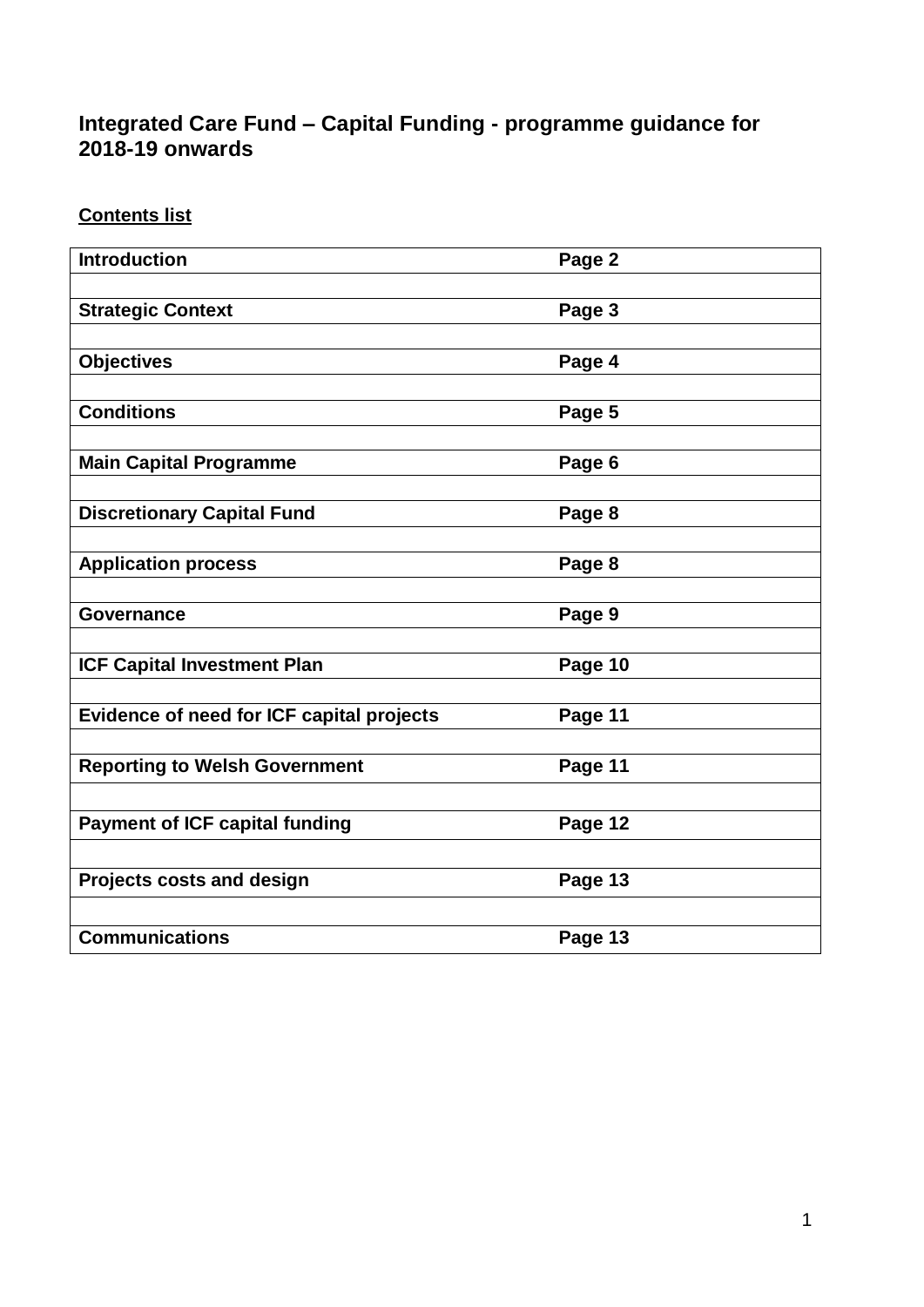## **Introduction**

- 1. This guidance should be read in conjunction with the Integrated Care Fund Guidance Effective: 1 April 2018.
- 2. The Integrated Care Fund (ICF) capital programme has been established for a number of years and has funded a range of capital developments to support ICF objectives. ICF aims to drive and enable integrated working between social services, health, housing, and the third sector. The focus of the fund is to enable older people to maintain their independence and remain at home, avoiding unnecessary hospital admissions and delayed discharges. It also supports the development of integrated care and support services for other groups of people including people with learning disabilities, those with dementia and children with complex needs.
- 3. The Social Services and Well-being (Wales) Act 2014 ('the Act') provides for Regional Partnership Boards ("RPBs") which bring together health, social services, the third sector and other partners to take forward the effective delivery of integrated services in Wales. Their purpose is to improve the outcomes and well-being of people with care and support needs and their carers. The RPBs must ensure the efficiency and effectiveness of service delivery. The ICF is a mechanism to support delivery of the requirements of the Act.
- 4. The ICF capital programme is beginning to support accommodation led solutions to social care alongside housing and health capital programmes and we are beginning to see a broader range of engagement and joint working across the health, social care and housing sectors. There is clearly a shared understanding across sectors of the benefits of joint working and developments in areas such as disability, care leavers, supporting older people in their homes, providing specialist accommodation (including for learning disabilities), and providing step-down and re-ablement solutions to enable discharge from acute care. To help continue this momentum, we have identified additional investment in this area for the remainder of this term of Government.
- 5. It remains essential that the development of this programme is routed in a health and care assessment of need and is based on Population Needs Assessments and embedded in Area Plans. It is however recognised that some regions may need to consider their strategic decision making arrangements to ensure the housing sector are fully engaged and also fully consider local and regional housing need identified by local housing market assessments or similar and associated local or regional housing strategies. In addition, and where appropriate, the existing housing, health and regeneration capital programmes can be complemented by ICF capital.
- 6. This additional guidance for the ICF capital programme aims to provide further clarity and instruction to help regions develop a pipeline of relevant capital projects and manage them as a multiple year programme. We have made arrangements specifically for smaller scale projects due to the significant amount of feedback we have received about the importance of these localised projects.
- 7. The additional investment is an excellent opportunity to enhance the ICF capital programme to improve service delivery and maximise the contribution housing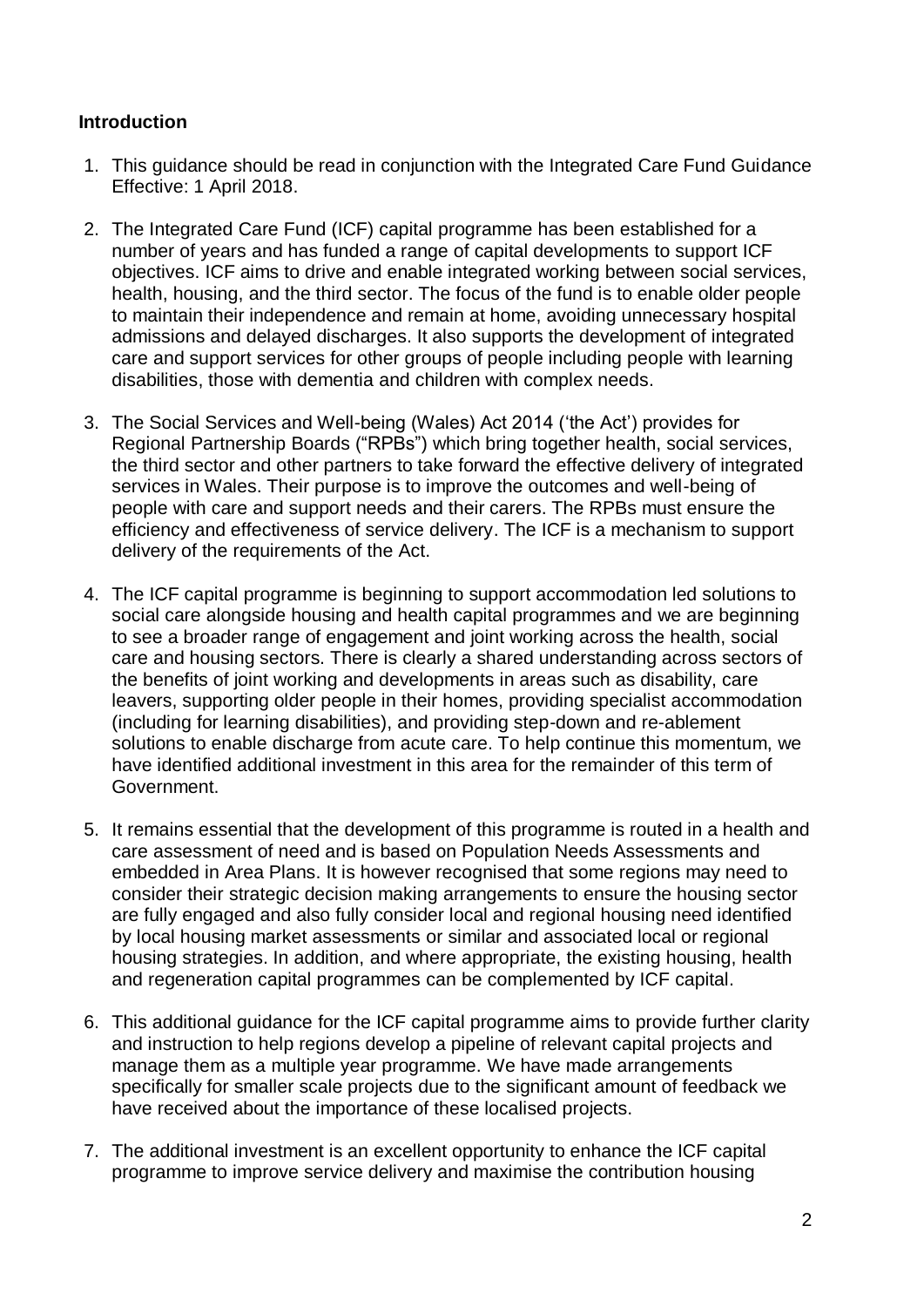interventions can make to the pressures on the NHS and the delivery of social care. The programme should support a much more strategic approach to capital investment by RPBs and they will play a key role in the effectiveness and impact this additional investment can make.

8. This guidance covers the period 1 April 2018 to 31 March 2019. Guidance will be revisited on an annual basis to ensure it remains fit-for-purpose. This does not detract from the new ICF capital programme being a three year programme as described later in this guidance, but provides opportunity to re-visit the guidance if required.

## **Strategic Context**

- 9. The Well-being of Future Generations (Wales) Act 2015 came into force in April 2016. This Act requires public bodies, including the Welsh Government, to think more about the long-term, to work better with people, communities and each other, look to prevent problems and take a more joined-up approach – helping to create a Wales that we all want to live in, now and in the future.
- 10.Our Programme for Government, *Taking Wales Forward*, sets out the headline commitments the Welsh Government will deliver between now and 2021, under four cross-cutting themes:
	- *Prosperous and Secure;*
	- *Ambitious and Learning;,*
	- *Healthy and Active;* and
	- *United and Connected.*
- 11.The National Strategy *Prosperity for All* published in September 2017, takes those key commitments, places them in a long-term context, and sets out how they fit with the work of the wider Welsh public service to lay the foundations for achieving prosperity for all. This approach will enable Welsh Government to use all the levers available to have the greatest impact and deliver on the promise of the Well-being of Future Generations (Wales) Act 2015. It will help ensure that public services are integrated, efficient and available when people need them.
- 12.*Prosperity for All* identifies housing as a cross-cutting priority and sets out a range of actions Welsh Government will take to deliver on the vision for "*everyone to live in a home that meets their needs and supports a healthy, successful and prosperous life".* There are a number of commitments in *Prosperity for All*, relevant to housing, health and social care.
- 13.The Vision Statement in *Prosperity for All* places a particular focus on the links between housing and health and social care, as well as the economic, environmental and community benefits. It states "*the bedrock of living well is a good quality, affordable home which brings a wide range of benefits to health, learning and prosperity".* Housing and Social Care are both priority areas in *Prosperity for All* which includes a specific action to *"Incentivise housing providers to build homes which respond to the challenges of an ageing population and which enable people to live independently and safely in their own homes for longer".*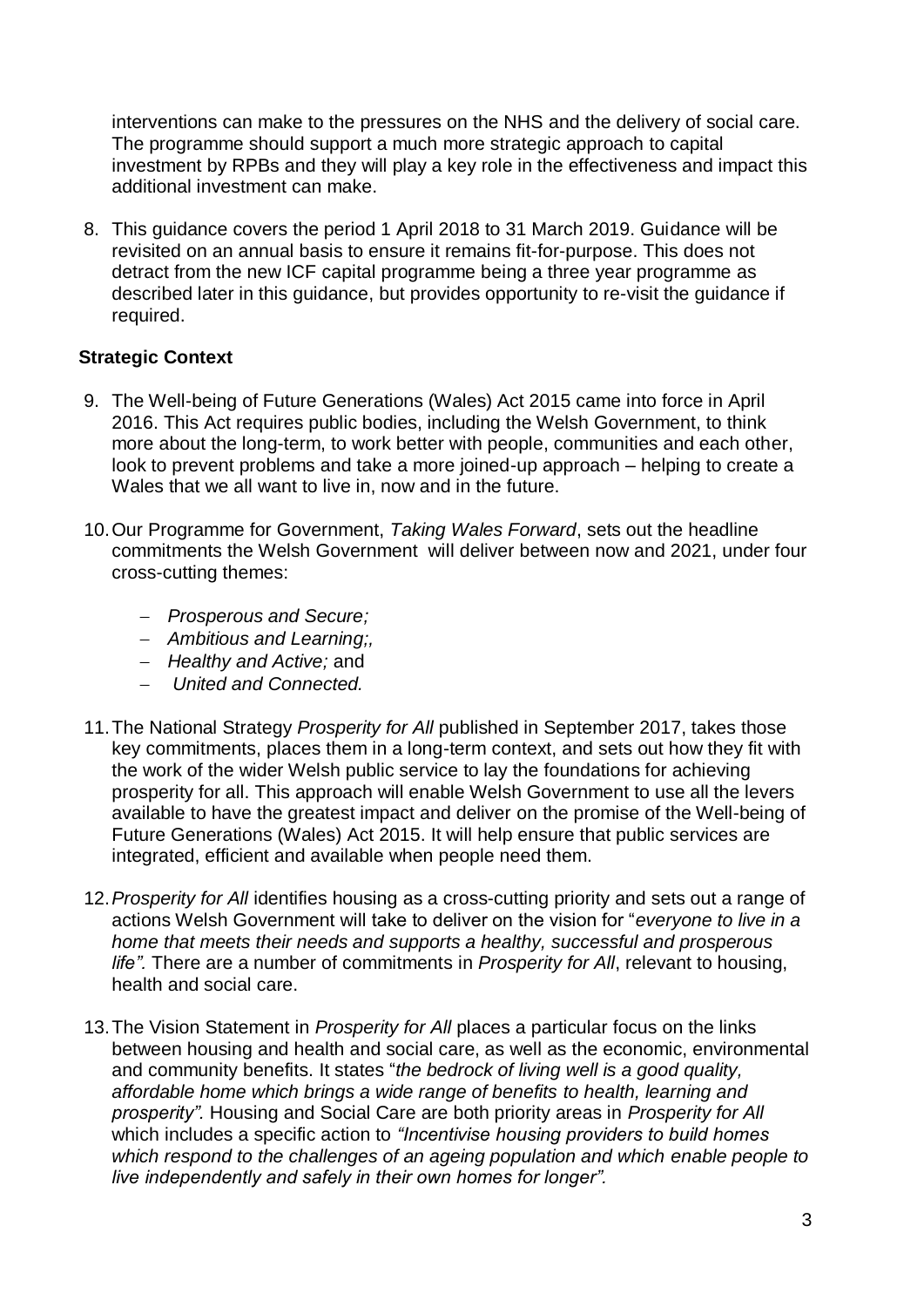- 14.Housing plays an important role in people's health and well being. When housing is properly considered and integrated with health and social care it can have significant benefits to people and the healthcare service, for example, by supporting reductions in delays of transfer of care. It is also important to recognise that housing is the platform to prevention and early intervention for social care to make services more sustainable.
- 15.The recent Parliamentary Review of Health and Social Care recommended that the Welsh Government should *"maximise the benefits of closer planning and collaboration by taking further steps through guidance, legislation and financial incentives to ensure that housing considerations are fully aligned with health and care planning at local level"*.
- 16.The long term plan following the review A Healthier Wales puts an emphasis on shifting services out of hospital to communities by delivering more services which stop people getting ill by detecting things earlier, or preventing them altogether. This will include helping people manage their own health, and manage long term illnesses. We also want to make it easier for people to remain active and independent in their homes and communities. This new ICF capital programme can play a significant role in supporting this objective.
- 17.The report '*Our Housing AGE-nda: meeting the aspirations of older people in Wales'* identified the need to provide a strategic focus on housing for older people. It specifically referenced supporting the right choices for people as they grow older, by supporting people not only at home but by widening the housing choices available. Using ICF capital for housing and accommodation solutions on a more strategic basis will support this objective and help prevent unnecessary hospital admission, inappropriate admission to residential care and delayed transfers of care.
- 18.We recognise that the ICF capital programme is an important vehicle to support the integration of health and social care where accommodation solutions are not involved. There are important requirements for investment in wider services and infrastructure to deliver innovation in the integration of health and social care and ICF capital is well placed to support this approach.

# **Objectives**

- 19.As set out in paragraph 7 of the ICF Guidance (effective: 1 April 2018), RPBs must utilise the ICF to support schemes and activities that provide an effective *integrated and collaborative* approach in relation to the following RPB priority areas for integration:
	- older people with complex needs and long term conditions, including dementia;
	- people with learning disabilities;
	- children with complex needs due to disability or illness; and
	- carers, including young carers.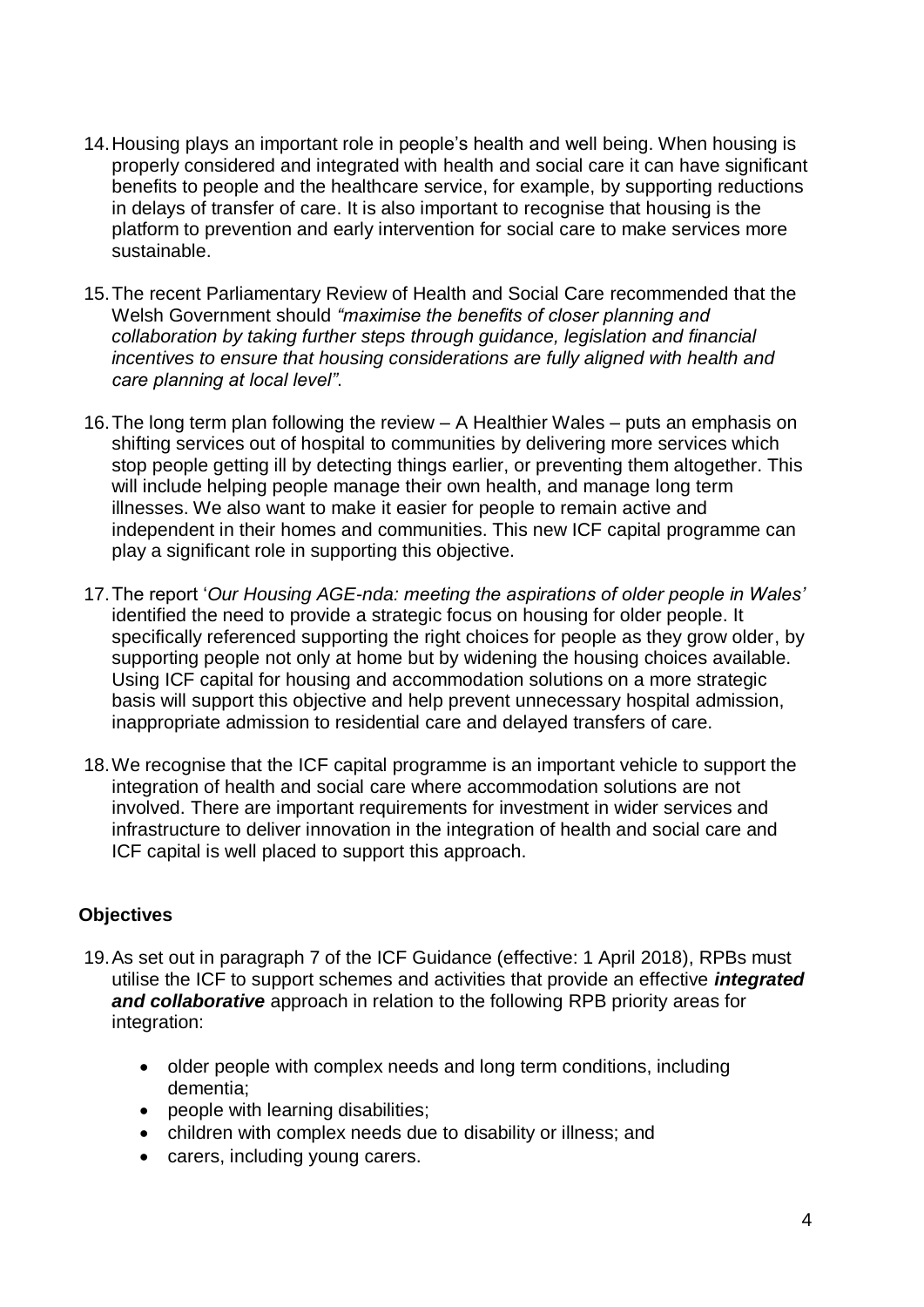- 20.ICF capital should be invested to support the objectives detailed in the ICF Guidance (effective: 1 April 2018):
	- Integration;
	- Prevention:
	- Social Value Organisations;
	- General Principles:
	- Carers: and
	- Dementia Action Plan.
- 21.Population Needs Assessments should continue to underpin investment of ICF capital, but should be considered alongside other evidence of need detailed later in this guidance.
- 22.One of the key considerations which should be made by a RPB is how a proposed project properly integrates the provision of services across health, social care and housing where appropriate.

# **Conditions**

- 23.The use of the ICF detailed in sections 26 and 27 of the ICF Guidance (effective: 1 April 2018), remains valid for the ICF capital programme.
- 24.Indicative allocations for the years 2018-19, 2019-20 and 202-21 have been provided to enable regions to plan and programme manage ICF capital on a strategic basis.
- 25.RPBs will have to work collaboratively with all relevant stakeholders to deliver a programme of investment over multiple years. This will require close co-operation with health, social care, the third sector and housing. Long term planning is carried out in a number of these areas (for example housing capital investment by Local Housing Authorities or Local Health Boards) and how ICF capital is invested in any region should be considered alongside those plans.
- 26.Whilst ICF capital is currently awarded and paid to the relevant Local Heath Board for the region, it is the responsibility of the RPBs and associated sub-groups to ensure effective strategic spending decisions, oversight and deployment of the capital investment. Payment of ICF capital is described in more detail later in this guidance.
- 27.RPBs should complete an ICF Capital Investment Plan (see Annex 3) for the three years 2018-19 / 2019-20 / 2020-21 to set out and prioritise their strategic priorities for ICF capital during that period.
- 28. The ICF capital programme can be used to fund:
	- smaller projects (e.g. specialised aids and adaptations not supported by main stream programmes e.g. rapid or immediate adaptations to support immediate accident and emergency discharge);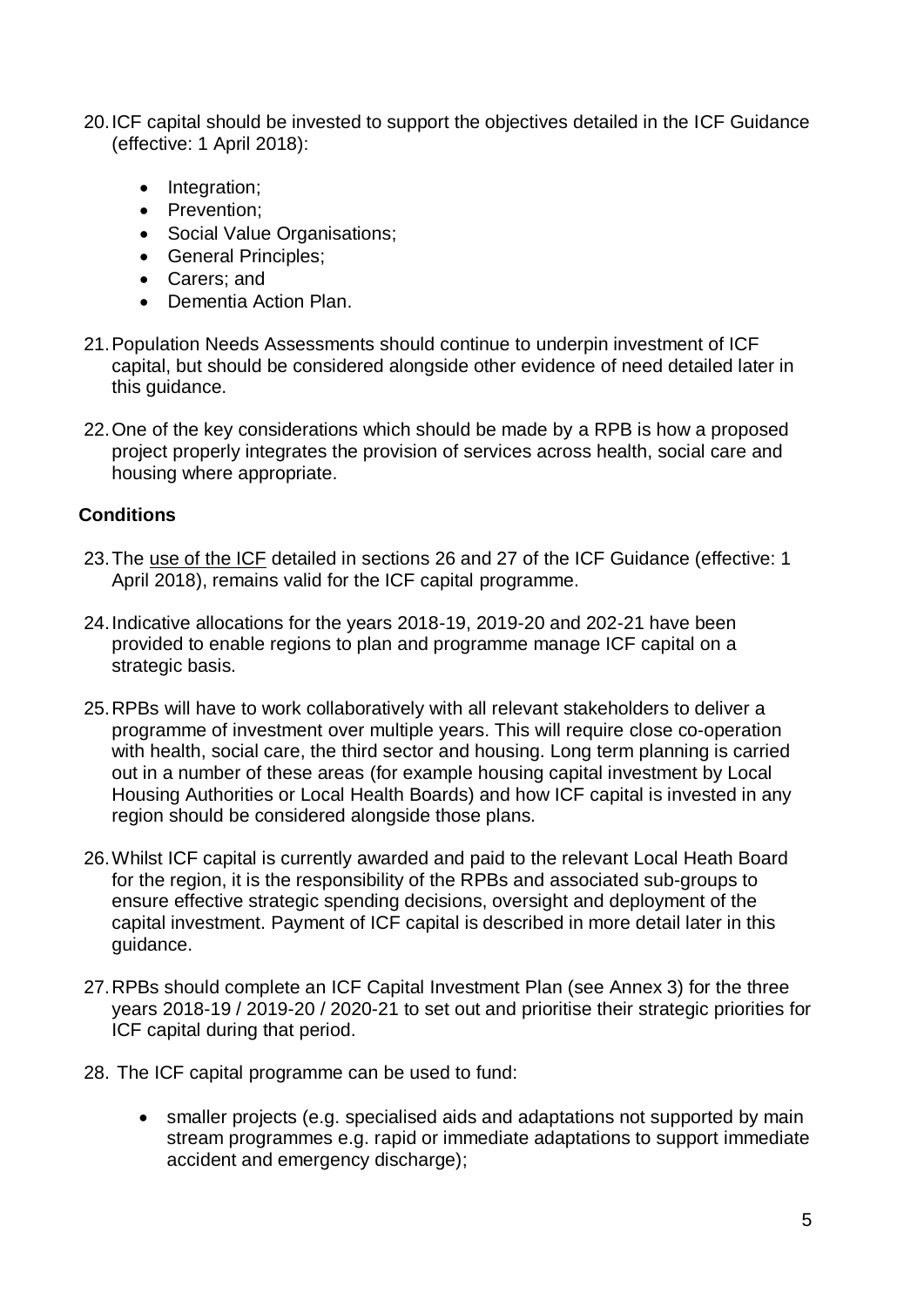- equipment which supports integration and innovations not supported by main stream equipment programmes in support of ICF objectives;
- accommodation led solutions to health and social care provision;
- re-modelling of existing provision or new provision to support innovation and integration in the delivery of health and social care; and/or
- other capital projects which support the integration of health, social care and housing.
- 29.The ICF capital programme is being deployed by way of a **Main Capital Programme** ("MCP"**)** of a **minimum of 75%** of a regions allocation and a **Discretionary Capital Programme (**"DCP"**)** of a **maximum of 25%** of a regions allocation. See below for further detail.
- 30.In the first instance RPBs must process and endorse individual projects within the MCP and the DCP. RPBs should then forward those endorsed and approved projects to the Welsh Government for final scrutiny (see application process section).
- 31.Regions may use funding from their DCP allowance to support their MCP projects but funding from their MCP allowance may not be used to support their DCP projects.
- 32.The ICF capital programme is being deployed in this way to support a more strategic and scalable approach to investment but retaining the ability for regions to support important smaller local or regional projects if they are strategically important. Indicative regional allocations will be provided under separate cover.
- 33.Capital expenditure should be invested in assets which are intended to be used for a period of at least one year or more. These include items such as land, buildings and equipment.
- 34.Projects supported by ICF capital can be delivered by an LHB, a local authority, a third sector body or housing association or a combination of any of these. It is for RPBs to agree who would be the lead organisation in any project.
- 35.Whilst Welsh Government does not want to be prescriptive on the precise use of the capital funding provided (or which of the ICF the objectives it meets), projects should aim to demonstrate a recognisable shift in the way services are delivered, or in the ways collaborating organisations will operate differently as a result of the capital investment, in order to deliver improved outcomes for citizens. ICF capital is to be used with additionality in mind.

# **Main Capital Programme (MCP)**

- 36.The MCP is to be used for larger projects which require a significant level of investment (over £100,000), including those which may require financial support over a number of years to support an extensive development process.
- 37.Projects supported by the MCP may also be funded by other capital programmes if appropriate and relevant. Equally the MCP may be the only source of funding. The overall rate of intervention will be demonstrated via the information requested in the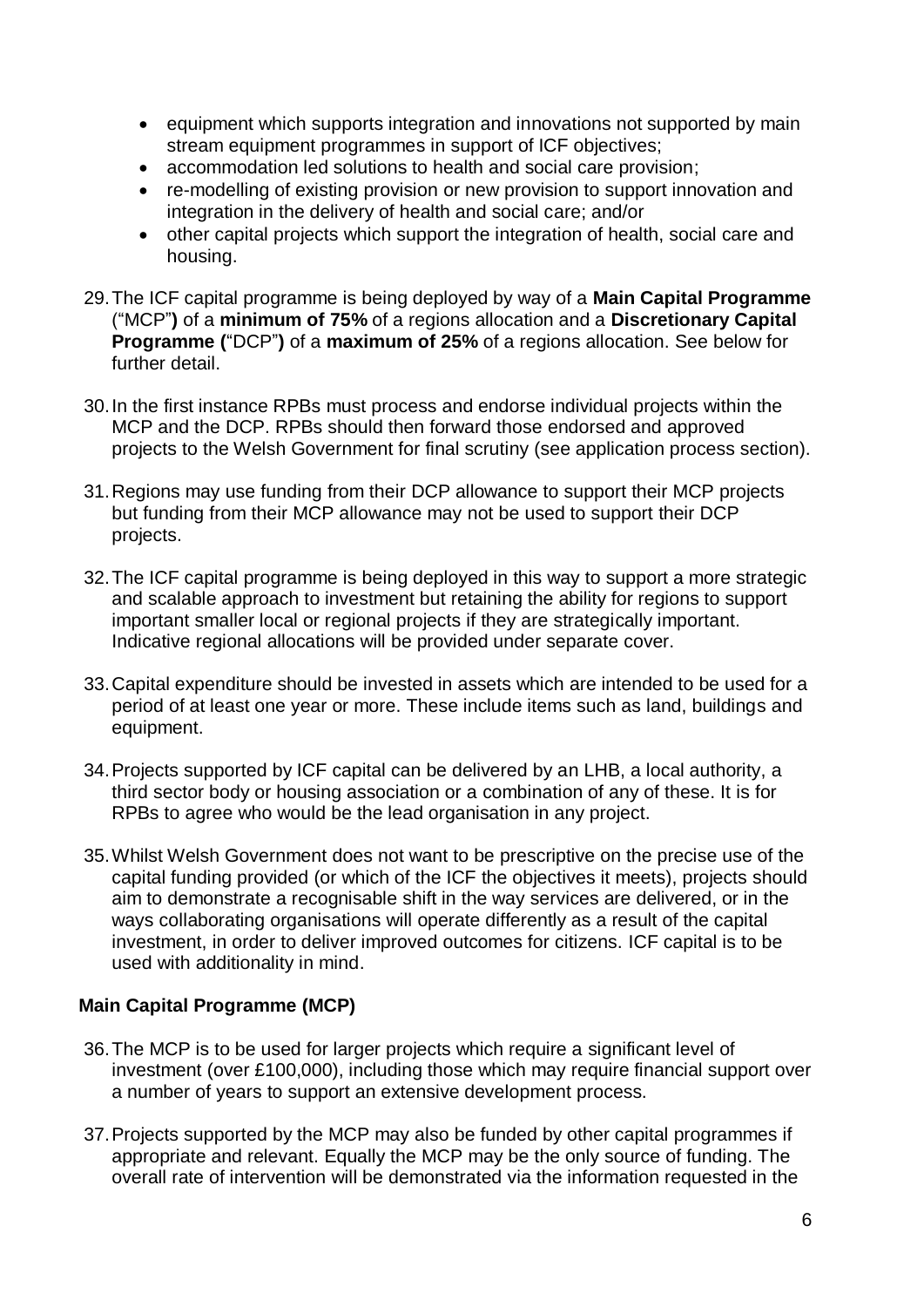MCP application. This will assist in ensuring the level of subsidy proposed is proportionate and appropriate. Where total project costs are being requested this will require appropriate justification.

38.Projects supported by the MCP may include the provision of:

- accommodation-led solutions to health and social care;
- integrated facilities (such as a regional "hub" approach to an ICF led service provision) – both re-modelling and new provision;
- capital projects which support new and innovative integration of health, social care and/or housing;
- larger scale equipment projects to support integration and ICF objectives;
- larger scale building re-modelling or adaptation (not supported by existing mainstream programmes); or
- expenditure to evidence or explore the feasibility of larger capital investment.
- 39.The MCP application process is made up of two parts. The first is looking to set out the principles of the project. The second part is designed primarily to set out the final costs (for example, costs supported by a fully tendered process). It is perfectly acceptable for a project to be at a stage which can be described in parts 1 and 2 together.
- 40.Any funding to support the accommodation element of a project itself (rather than the additional facilities which are part of these types of schemes) will be assessed with consideration to existing housing capital programmes such as the Social Housing Grant programme. The MCP application process has been designed to understand all sources of funding to consider this fully. Equally, any funding to support nonaccommodation elements will be assessed with consideration to existing health and social care capital programmes.
- 41.The MCP application process has been designed to consider projects aligned with the Five Case Model, as with Public Sector Business Cases. This essentially means that projects are considered based on the Purpose, Strategic case, Economic case, Commercial case, Financial case and Management case. In some cases an application for ICF capital may be associated with a project also applying for Welsh Government health capital. If this is the case, it should be highlighted on the MCP application and the information provided as part of the health capital application process will be given due consideration.
- 42.RPBs should have in place there own internal processes to appraise and approve projects before these are submitted to the Welsh Government. The appropriate RPB approval should be identified on the application form.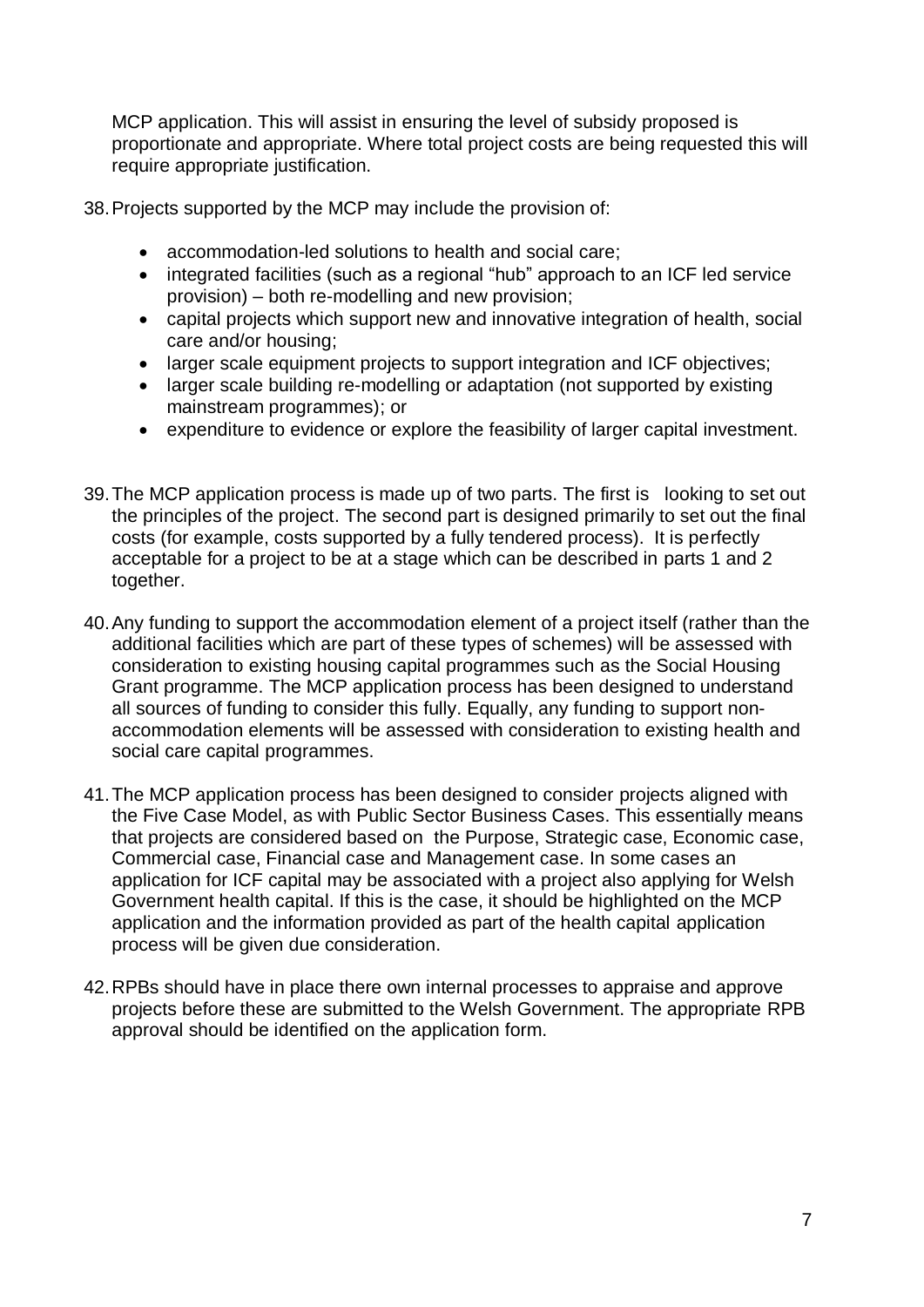# **Discretionary Capital Programme (DCP)**

43.The DCP will be available to the RPBs for the following purposes:

- aids and adaptations which are not supported by existing programmes and are in support of specific ICF objectives away from mainstream requirements (e.g. an enhanced Rapid Response need);
- equipment projects which support people to live independently in their own home and may reduce hospital admissions or speed up hospital discharge; and
- other smaller scale projects in support of ICF objectives (e.g. community or third sector led)
- 44.The DCP is for smaller scale projects to a maximum value of £100,000 per project, and can only total up to a maximum of 25% of a regions annual ICF capital allocation.
- 45.Whilst there is a requirement for DCP applications to be sent to Welsh Government, the main focus is the endorsement of a project as a priority (within the ICF and DCP criteria) by the RPB, with a proportionate level of assessment and scrutiny provided by Welsh Government. There will be a monitoring and evaluation requirement in line with wider ICF requirements and detailed later in this guidance.
- 46.RPBs will be required to approve and present to Welsh Government a DCP Schedule (see Annex 1) to demonstrate that the expenditure is in line with the intended use of ICF. RPBs will need to ensure that there are appropriate mechanisms in place to ensure works associated with projects are aligned with strategic priorities and guiding principles and that there are robust internal processes for scrutiny and sign off. These will need to be demonstrated to Welsh Government.

# **Application process**

- 47.The application forms for projects within the MCP and the DCP Schedule must be submitted by the RPB representative (generally the ICF lead as described in the ICF Guidance (effective: 1 April 2018)), but it is likely organisations leading the projects will also populate or assist in populating applications.
- 48.MCP applications, the DCP Schedule and the Capital Investment Plan will be considered and assessed by a scrutiny panel of officials from across relevant Welsh Government departments. As well as the considerations detailed in the DCP and MCP sections, there will also be consideration given to overall fit with ICF criteria, benefits and impacts for service users, value for money and project deliverability. The panel will only consider complete application forms when full project details are provided with the relevant signatories.

49.The forms as required are:

- **Annex 1 – DCP Schedule**
- **Annex 2 – MCP project application**
- **Annex 3 – ICF Capital Investment Plan**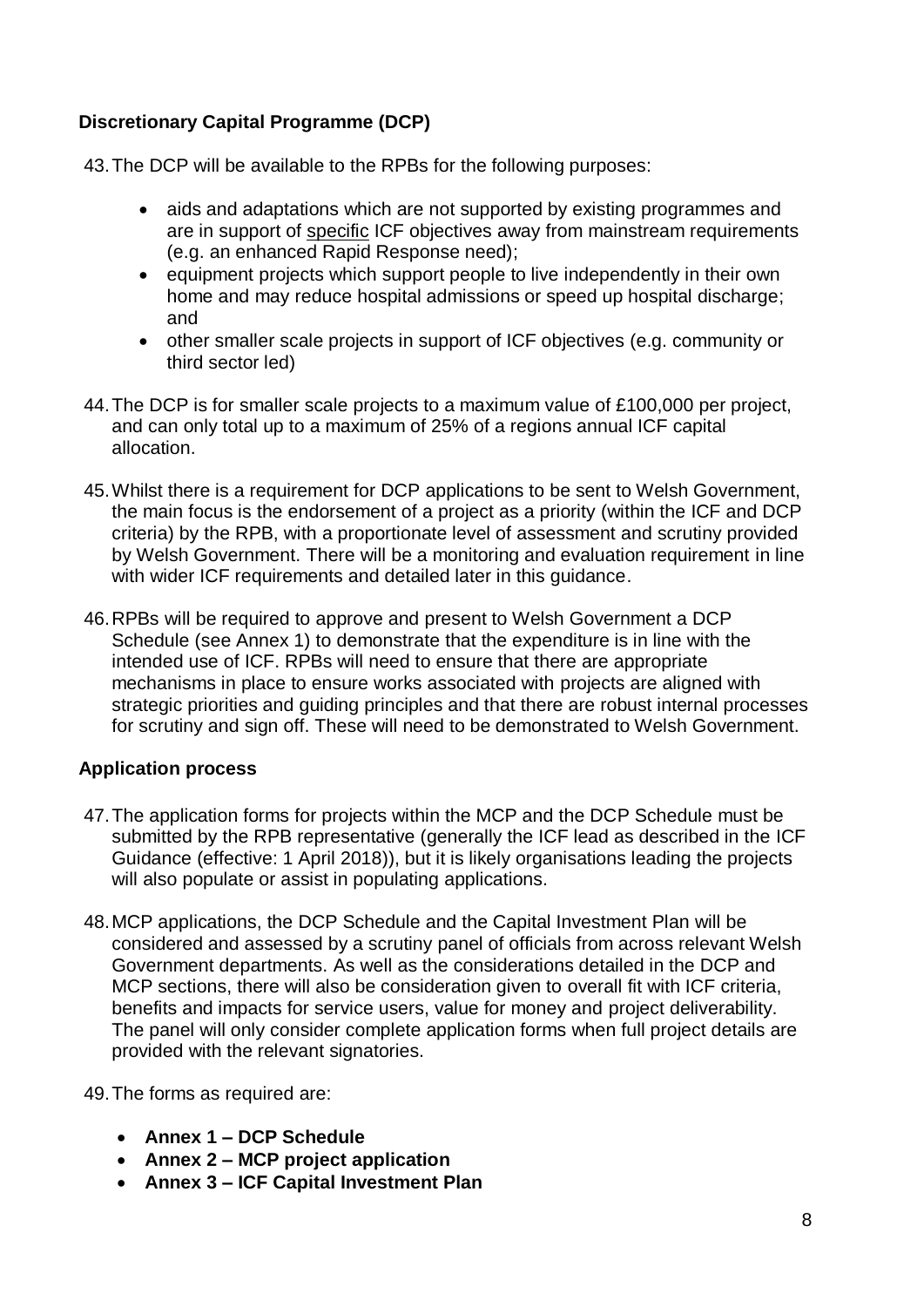- 50. Detailed project applications should be provided for the current year of funding, albeit when it is reasonable to do so. Applications for future year's projects should begin to be developed ahead of the commencement of 2019-20 & 2020-21 to avoid delays to the deployment of funding. We will contact RPBs to ensure timescales are clear as the ICF capital programme develops. It is also important to note, some projects may require and request funding across multiple years.
- 51.Additionally, applications should be completed for reserve schemes when appropriate and processed as normal (albeit not necessarily at the same time as projects detailed in years 1, 2 & 3) in preparedness for this eventuality.
- 52.Timescales for applications and associated assessment and awards are detailed in the table below:

ICF programme issued - June 2018 ICF capital proposals to be collated and approved by RPBs - to be agreed at a regional level ICF MCP applications, DCP Schedule and Capital Investment Plan to be returned to Welsh Government – 31 August 2018

ICF capital programme awards sent to RPBs – September 2018

- 53.As we are approaching the ICF capital programme differently from this year onwards, we will work closely with RPBs via ICF leads in regard of timescales and any associated deadlines. We are also aware the MCP and DCP process is different and Welsh Government will continue to support RPBs around the new process and guidance.
- 54.A Welsh Government scrutiny panel will make recommendations to Welsh Minsters for their approval. Once project approval has been secured a grant offer letter will be issued with the terms and conditions of the grant.

#### **Governance**

- 55.The Governance arrangements set out in Chapter 4 of the ICF Guidance (effective: 1 April 2018) remain valid for the ICF capital programme.
- 56.As well as the RPBs themselves, it is expected that any associated and relevant sub-structures (e.g. a Health, Social Care and Housing group) will play a role in the consideration and prioritising of proposed projects in the region. To ensure this is the case, it is important that representatives from across health, social care, third sector and housing are involved in those sub-structures.
- 57.The Written Agreement arrangements detailed in paragraphs 48 53 of the ICF Guidance (effective: 1 April 2018) should include the effective assurance of and processes associated with ICF capital. An approved addendum can be made for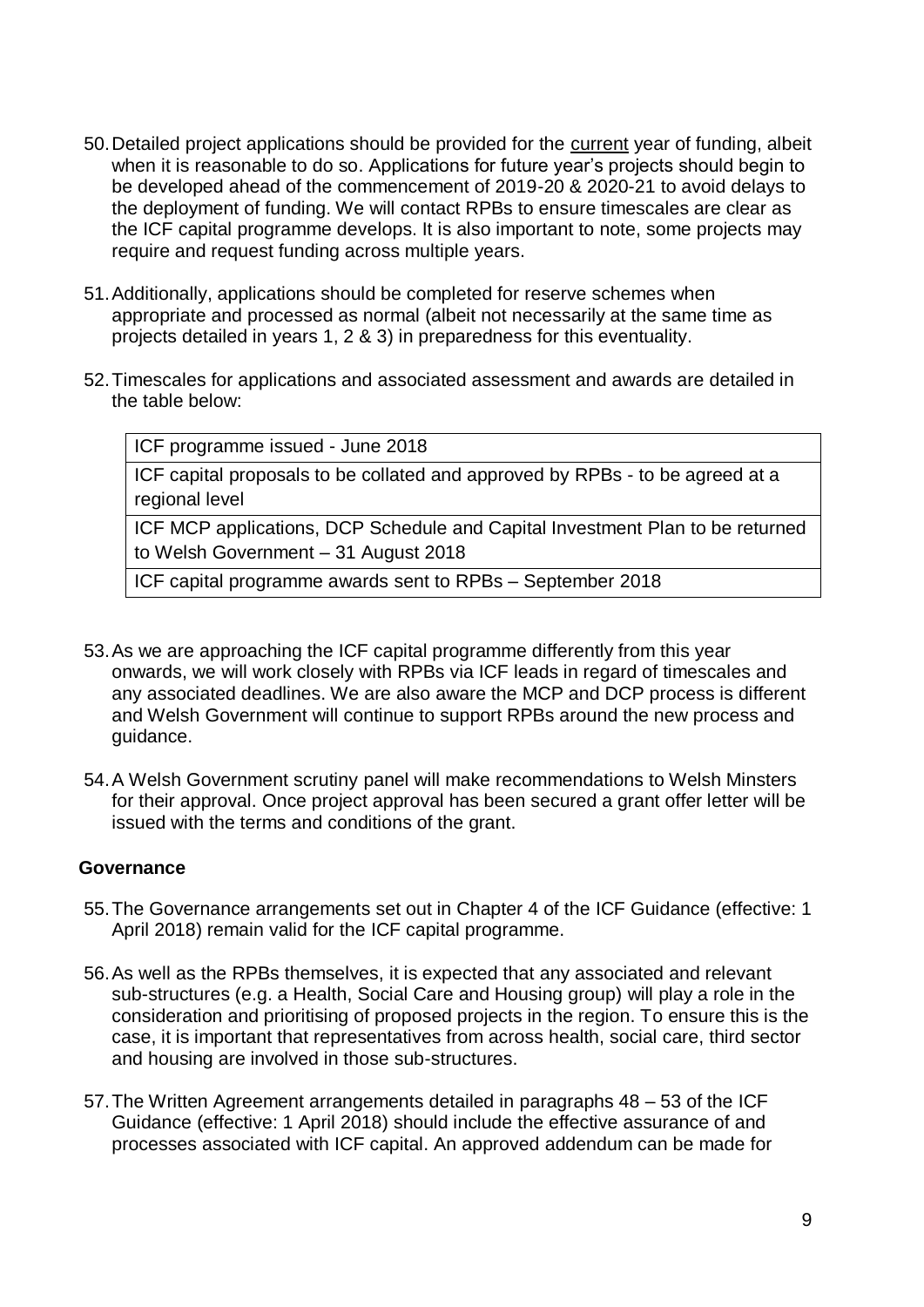capital projects if the deadline for completion for the Written Agreement has already passed and been met.

- 58.It is recognised that projects supported with ICF capital may actually be delivered by one or a combination of a Local Health Board, local authority, third sector body or housing association. Arrangements included in the Written Agreement should manage governance arrangements for any one of those bodies to lead on the delivery of a project, including the receipt of ICF capital funding.
- 59.Governance requirements are also provided for in detail by the terms and conditions set out in the grant award letter to the Local Health Board (receiving on behalf of the RPB area).

# **ICF Capital Investment Plan**

- 60.The Capital Investment Plan should set out the projects and activity to be funded for the financial years 2018-19 / 2019-20 / 2020-21. The Capital Investment Plan must be submitted to Welsh Government at least annually (deadlines to be confirmed).
- 61.The Capital Investment Plan also includes the requirement to include "reserve" projects which are not as high a strategic priority as other projects, should support the ICF requirements and needs in the region and would be able to take up funding which has been identified for projects identified in years 1, 2 and 3 which become subject to delays or other reasons for inability to spend funding.
- 62.To provide a consistent approach across Wales the template at Annex 3 must be used to develop the ICF Capital Investment Plan. The template includes requirements for the following information:
	- the organisations involved;
	- **•** delivery organisation;
	- the ICF objective priority area for integration;
	- type of capital project;
	- key milestones for delivery;
	- planned expenditure; and
	- any additional resources to be utilised.
- 63.When agreeing the ICF Capital Investment Plan, RPBs should have due regard to the Conditions detailed earlier in this guidance and be satisfied that proposed ICF capital projects meet the criteria set out in those Conditions.
- 64.Whilst Welsh Government will not formally approve the ICF Capital Investment Plan, the detail will be subject to scrutiny with a view to ensuring compliance with this guidance and demonstrating robust programme management of capital allocations which includes the ability to spend allocated funding.
- 65.It is expected RPBs will respond to any queries Welsh Government raise in relation to any aspect of the ICF Capital Investment Plan which must also be signed off and approved in line with the requirements requested.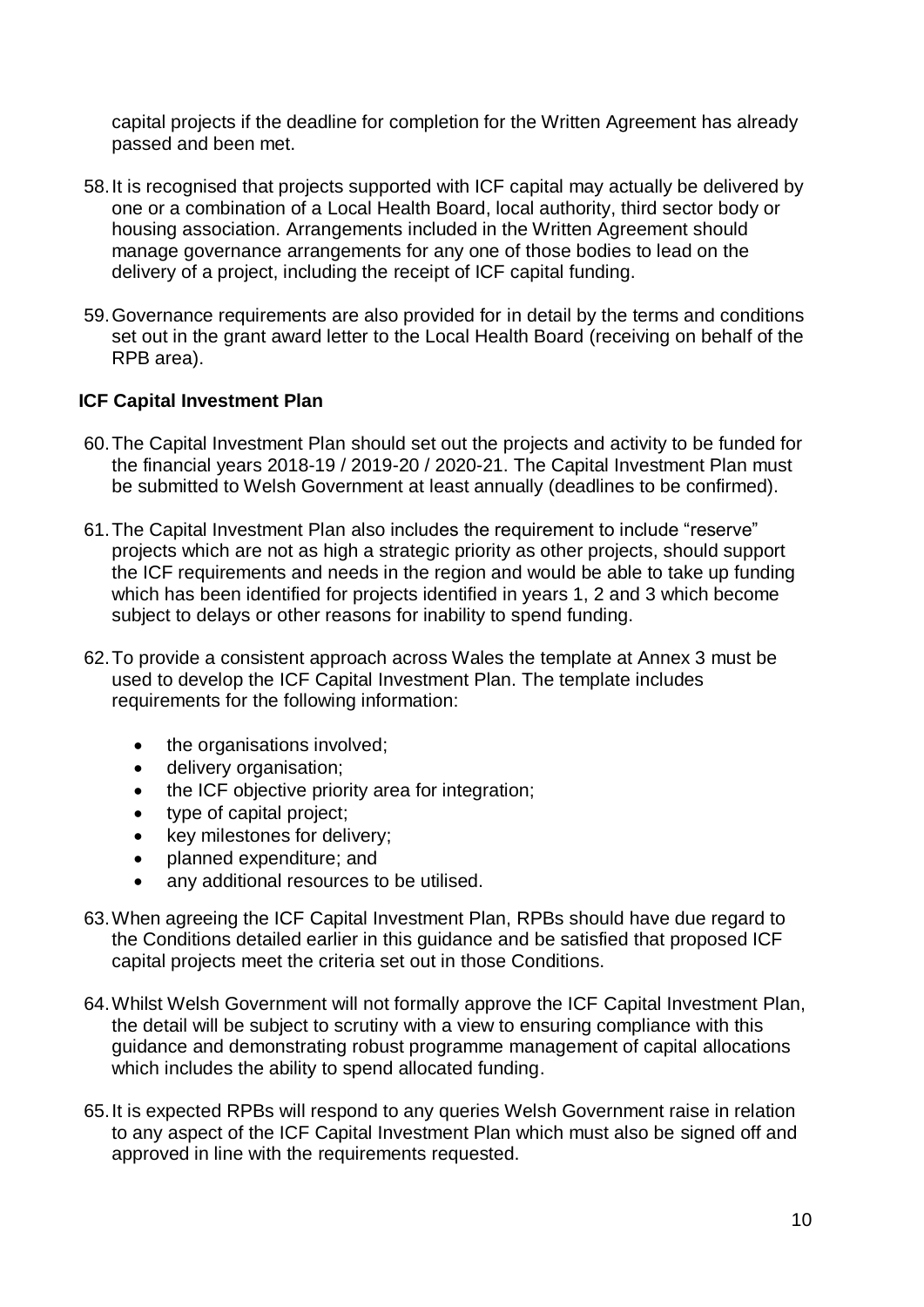# **Evidence of need for ICF capital projects**

- 66.As detailed in the ICF Guidance Effective: 1 April 2018, local authorities and Local Health Boards are required by section 14 of the Act to jointly undertake an assessment of care and support needs, including an assessment of the level and range of services necessary to secure preventative actions. The partnership arrangements put in place under section 166 of the Act provide for the production of combined population assessment reports on the health board footprint.
- 67.The purpose of these assessments is to provide a clear and specific evidence base to inform a range of planning and operational decisions**.** All projects and activity that ICF capital is utilised to support must address care and support needs identified in a region's combined population assessment report.
- 68.In addition to this, the use of ICF capital in a region should be aligned to the housing needs for the appropriate groups of people identified in local housing market assessments carried out by local authorities. This will require ongoing dialogue between health boards and local authority social services and housing departments.
- 69.It would also be appropriate for RPBs to use any other specialist evidence of need (for example a region may have commissioned work to identify the requirements of adults with learning disabilities in a given area or have published a strategy for meeting the requirements of an ageing population in a local area) to support capital investment.
- 70.Despite the requirement to consider a range of evidence of need for ICF capital investment, it is for RPBs to decide which projects take priority in line with their statutory requirements.
- 71.The ICF Guidance Effective: 1 April 2018 already sets out the links between ICF and The Dementia Action Plan 2018-2022. Any ICF capital supporting dementia services projects should follow this guidance.

#### **Reporting to Welsh Government**

- 72.Effective monitoring and evaluation arrangements are important to provide assurances that ICF capital funding is being fully utilised in the support of effective integrated and preventative services. This will also help to inform future ICF capital investment.
- 73.RPBs must ensure that they have robust monitoring arrangements in place to ensure schemes funded via ICF capital deliver intended outcomes on time and within budget.
- 74.Evaluation arrangements must also be established to identify and evidence the impact as well as the general appropriate use of funds.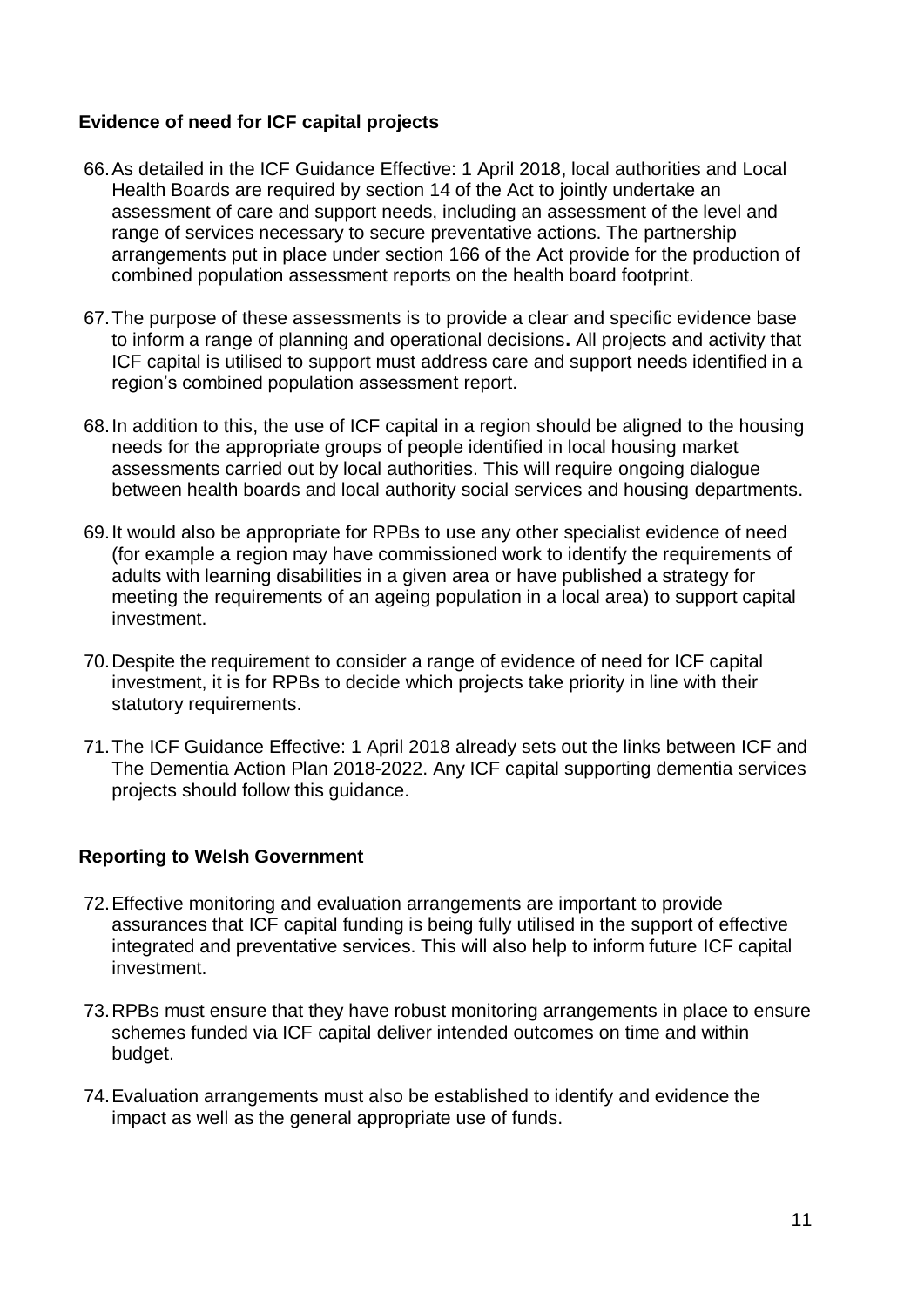- 75.RPBs must provide reports on ICF capital activity on a quarterly basis as detailed in the ICF Guidance Effective: 1 April 2018 and within the timescales prescribed in that document..
- 76.**Annex 4** Monitoring of ICF Capital Projects should be used and be accompanied with the ICF Claim Capital Form (**Annex 5**) when submitted to Welsh Government. Incomplete forms will not be accepted. Reporting must be cumulative and summarise the overall position at the specified point of the financial year.

# **Payment of ICF capital funding**

- 77.The relevant Local Health Board of a region will be the recipient of the ICF capital funding. Arrangements secured by the Written Agreement should ensure the required governance arrangements are in place to support the flow of funding to or from the Local Health Board to other project partners as required (including, but not exclusively, third sector bodies, local authorities and housing associations).
- 78.Local Health Boards have the power to pay ICF capital to local authorities and registered social landlords under section 194 of the National Health Service (Wales) Act 2006. Section 194 provides that a Local Health Board may make payments to specified bodies in relation to expenditure for community services. This includes payments to:
	- Local Authorities towards expenditure incurred in connection with its social services functions under the Social Services and Well-being Act 2014;
	- Housing Authorities towards expenditure incurred by it in connection with its functions in Part 2 of the Housing Act 1985; and
	- Registered Social Landlords in connection with expenditure incurred in connection with the provision of housing accommodation.
- 79.As the new ICF capital programme is looking to larger strategic projects, including accommodation led solutions to health and social care; we will consider the bids from RPBs and can explore alternative payment arrangements in the future if appropriate.
- 80.ICF Capital will be paid quarterly in arrears.
- 81.The funding will be made by way of capital grant with the relevant terms and conditions included. We anticipate there being an award for the total of MCP and the total of DCP.
- 82.Where appropriate, projects receiving grant funding for land or buildings will be required to provide the Welsh Government with a legal charge over the freehold or leasehold property that is the subject of their project. This will be a funding condition under the grant offer letter. With projects delivered by local authorities, the grant offer letter will contain a pre-funding condition that will require a restriction to be registered against the freehold or leasehold property prior to the grant funding being released. Such a restriction will prevent the disposal of the property without the consent of the Welsh Government.